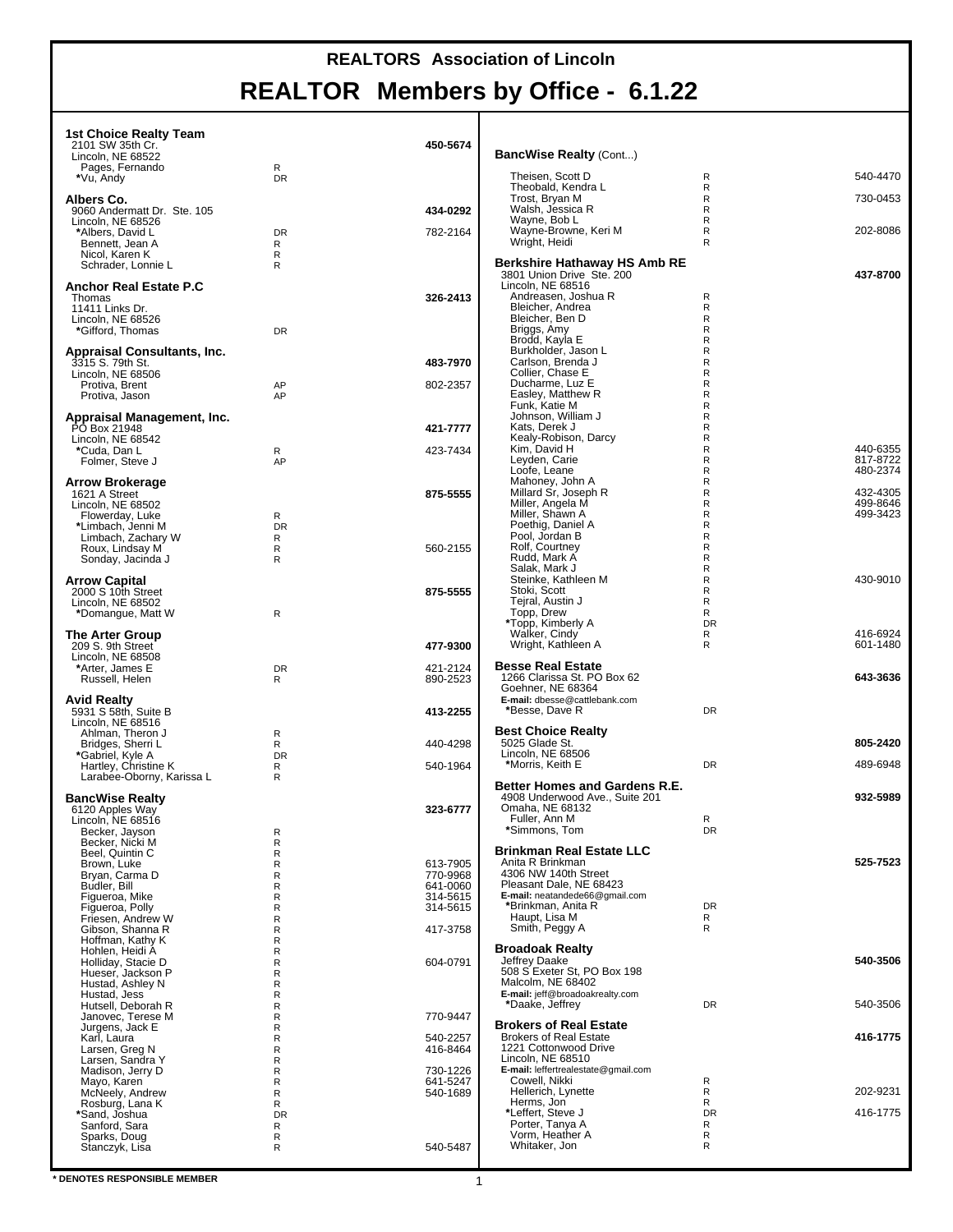#### **REALTORS Association of Lincoln**

## **REALTOR Members by Office - 6.1.22**

| <b>Brokers of Real Estate (Cont)</b>                                                                                                           |                                 |          |                                              | <b>Coldwell Banker NHS R E (Cont)</b>                                                                                                           |                                    |         |                      |
|------------------------------------------------------------------------------------------------------------------------------------------------|---------------------------------|----------|----------------------------------------------|-------------------------------------------------------------------------------------------------------------------------------------------------|------------------------------------|---------|----------------------|
| Whitaker, Tamika S                                                                                                                             | R                               |          | 580-7859                                     | Soucie, Kim<br>Stertz, Shelly A                                                                                                                 | $\mathsf{R}$<br>R                  |         | 440-9199<br>499-0325 |
| <b>Burrows Tracts Real Estate</b><br><b>Burrows Tracts Real Estate</b><br>102 S. 4th Street                                                    |                                 |          | 819-9198                                     | Watts, Jillian E<br>Wullenwaber, Dennis D                                                                                                       | R<br>R                             |         | 643-2920             |
| Elmwood, NE 68349<br>Agena, Kurt A<br>*Burrows, Robert J<br>Harris, Michael J                                                                  | R<br><b>DR</b><br>R             | Ext 1    | 525-7722                                     | <b>Commercial Investment Prop. Co</b><br>7211 S 27th St<br>Lincoln, NE 68512-9300<br>*Chevalier, Randy P                                        | <b>DR</b>                          |         | 434-7368             |
| Kimbell, Erin<br>Kreifels, Kim L                                                                                                               | R<br>R                          |          |                                              | Noecker, David A<br><b>Concorde Real Estate Advisors</b>                                                                                        | R.                                 |         | 432-2207             |
| Kreifels, Tyler J<br>Livengood, Ashley C<br>Meyer, Sadie M<br>Parde, Brandon D<br>Schaardt, Clayton W<br>Tabor, Angela J<br>Thies, Andrew D    | R<br>R<br>R<br>R<br>R<br>R<br>R |          |                                              | 1314 O Street, Suite 101<br>Lincoln, NE 68508<br>Chen, George C<br>*Fenton, Aaron C<br>Ickes, Lindsay M<br>Lehnert, Matthew G<br>Oakes, Patrick | R<br><b>DR</b><br>R<br>R<br>R      |         | 476-0086             |
| <b>Casa Property Management</b><br>Katie Cervantes, M.A.<br>1331 S 33rd Street<br>Lincoln, NE 68510<br>*Cervantes, Katie B<br>Cervantes, Pablo | <b>DR</b><br>R                  |          | 499-5511                                     | Pool, Audree J<br>Schmidt, Dana<br>Schmidt, David M<br>Woll, Halie E<br>Young, Richard K                                                        | R<br>R<br>R<br>R<br>R              |         | 489-3671             |
| <b>Century Sales &amp; Management LLC</b><br>2855 S. 70th St., Suite 200<br>Lincoln, NE 68506-3660<br>*Larkins, Douglas C                      | <b>DR</b>                       |          | 437-8321<br>464-8555                         | <b>Cornhusker Property</b><br>740 S. 48th St.<br>Lincoln, NE 68510<br>*Jeffery, William                                                         | <b>DR</b>                          |         | 540-6047             |
| Opp, Jason J<br>Watson, John R<br>Watson, Todd F                                                                                               | R<br>R<br>R                     | Ext 8835 | 423-6157                                     | <b>Eschliman Commercial RE</b><br>2865 O'Hanlon Drive, Ste 101<br>Lincoln. NE 68516                                                             |                                    |         | 420-3239             |
| <b>CENTURY 21 Home &amp; Farm Realty</b><br>847 South 48th Street                                                                              |                                 |          | 489-5911                                     | *Eschliman, Robin S<br>Eschliman, Ted E                                                                                                         | DR<br>R                            |         | 432-0215<br>432-6404 |
| Lincoln, NE 68510<br>E-mail: 21Lincoln@century21.com<br>Hansen, Pamela A<br>Kaiser, Dennis J                                                   | R<br>R                          |          | 423-3249<br>875-8140                         | <b>EXIT Realty Professionals</b><br>5540 South Street, Ste 208<br>Lincoln, NE 68506<br>Davis, Lea                                               | R                                  |         | 466-8181             |
| Weddle, Clayton D<br>*Weddle, Marcia L                                                                                                         | R<br>R                          |          | 540-1883<br>476-9203                         | Gamba, Giselle<br>Jackson, Josh<br>*Lindstrom, Terry M                                                                                          | R<br>R<br><b>DR</b>                |         | 423-2773             |
| <b>CENTURY 21 Home &amp; Farm-Seward</b><br>518 Seward Street<br>Seward, NE 68434                                                              |                                 |          | 643-4951                                     | Schmidt, Troy J<br>Youssef, Nashaat                                                                                                             | R<br>R                             |         | 641-6806             |
| E-mail: 21lincoln@century21.com<br>*Brown, Charles<br>CJ Burleigh Real Estate                                                                  | <b>DR</b>                       |          | 643-4951                                     | eXp Realty<br>Shellyn Sands<br>7000 Olive Creek Rd<br>Firth, NE 68358                                                                           |                                    |         | 866-308-2448         |
| 4300 S 48th Street, Ste 5<br>Lincoln, NE 68516                                                                                                 |                                 |          | 560-9088                                     | E-mail: shellyn.sands@exprealty.com<br>Andersen, Kaleb                                                                                          | R                                  |         |                      |
| E-mail: CJ@Welcomehomelincoln.com<br>Barnhart, Alesia M<br>*Burleigh, Connie J<br>Long, Jacob M                                                | R<br><b>DR</b><br>R             |          | 770-8960                                     | Andersen, Kent<br>Dotson, Adam S<br>Egr, Brian D<br>Erabu, Joshua E                                                                             | R<br>R<br>R<br>R                   | Ext 623 | 840-0623<br>601-2344 |
| Scherer, Theresa M<br><b>Coldwell Banker NHS R E</b>                                                                                           | R                               |          | 488-2810                                     | Grassi, Hannah C<br>Grassi, Wessley J<br>Herold, Alyssa J                                                                                       | R<br>R<br>R                        |         | 432-5557             |
| 4230 Pioneer Woods Dr, Ste. A<br>Lincoln, NE 68506<br>Allen, Kathryn R                                                                         | R                               |          | 489-9071                                     | Olderbak, Amber D<br>Olderbak, Michael B<br>*Sands, Shellyn                                                                                     | $\mathsf{R}$<br>$\mathsf{R}$<br>DR |         | 570-8542<br>419-4325 |
| Apfel, Bonnie J<br>Bishoff, Sarah<br>Brinkman, Cody<br>Conklin, Jamie                                                                          | R<br>R<br>R<br>R                |          | 304-6409                                     | Faden Appraisal<br>1640 So. 58th Street<br>Lincoln, NE 68506                                                                                    |                                    |         | 484-5553             |
| Fernandez, Stacy<br>Fisser, Steven D<br>Hauck, Teresa<br>Heil, Raymond E                                                                       | R<br>R<br>R<br>R                |          | 730-3640                                     | E-mail: Renee@fadenappraisal.com<br>Ott, Terry<br><b>Farm Credit Services</b>                                                                   | AP                                 |         |                      |
| Huebner, Becky<br>Hurt, Jennifer L<br>Johnson, Samantha D<br>Krause, Annie<br>Krenk, Dave                                                      | R<br>R<br>R<br>R<br>R           |          | 770-1350<br>432-1040<br>499-9177<br>432-9893 | 855 Fallbrook Blvd<br>Lincoln, NE 68521-0298<br>Nelms, Chase R<br>Turner, Meghan M                                                              | AP<br>AP                           |         | 473-4300             |
| Ley, Katherine J<br>Loontjer, Tyler J<br>Luke, Brynna A<br>Meyer, Christine                                                                    | R<br>R<br>R<br>R                |          | 730-5563<br>853-4172<br>310-9946             | <b>FOUND IT, LLC</b><br>13000 Old Cheney Rd.<br>Walton, NE 68461<br>*Brooks, Kelly R                                                            | DR                                 |         | 489-1000             |
| *Meyer, Russ P<br>Oborny, Ashley M<br>Oltjenbruns, Eric S<br>Pfeifer, Gwen H<br>Prather, Martiez K                                             | <b>DR</b><br>R<br>R<br>R<br>R   |          | 310-8262<br>649-1690<br>304-6858             | <b>Giving Realty</b><br>1205 High Street<br>Lincoln, NE 68502<br>Bradford, Michael M                                                            | R                                  |         | 802-7779             |
| Randall, Paula<br>Rekte, Natassia H                                                                                                            |                                 |          |                                              | Dedick, Catherine                                                                                                                               | R                                  |         |                      |
| Robinson, Brent<br>Rodenburg, Rich                                                                                                             | R<br>R<br>R<br>R                |          | 802-3821<br>531-0156<br>440-7570             | Farris, Katelynn A<br>Haase Sothan, Gigi<br>Jedlicka, Jeff K                                                                                    | R<br>R<br>R                        |         |                      |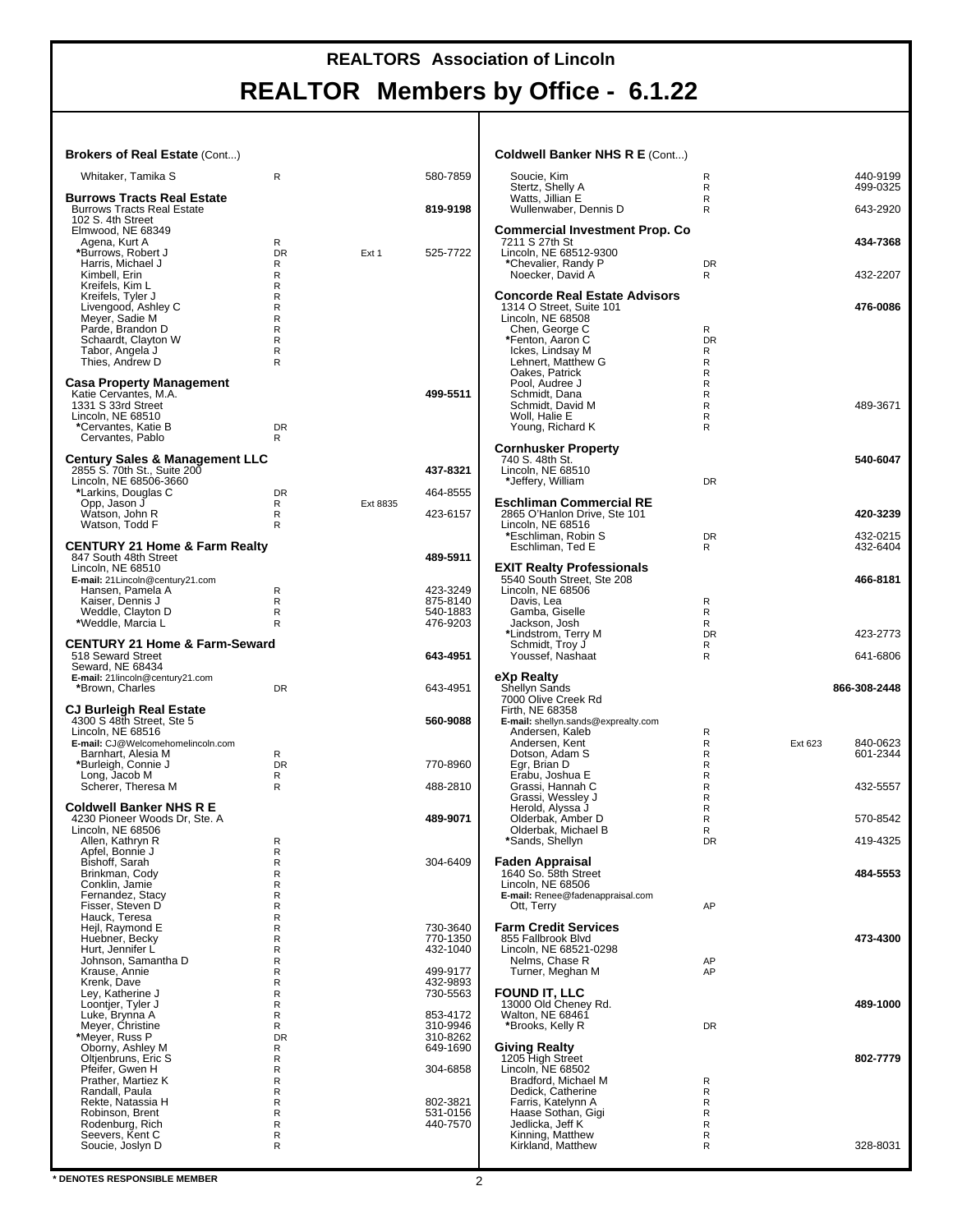#### **Giving Realty** (Cont...)

| Martin, Holly E                            | R         |         |                      | Friesen, Z                                                                                                                                    |
|--------------------------------------------|-----------|---------|----------------------|-----------------------------------------------------------------------------------------------------------------------------------------------|
| Miller, Jennifer L                         | R         |         | 816-489-1628         | Garner, C                                                                                                                                     |
| Tidball, Josie C                           | R         |         |                      | Garthright                                                                                                                                    |
| *Zajic, Miriah                             | <b>DR</b> |         | 802-7779             | German, I                                                                                                                                     |
|                                            |           |         |                      | Gessford,                                                                                                                                     |
| Good Life Real Estate, LLC.                |           |         |                      | ∖Gipson, J                                                                                                                                    |
| 6700 Van Dorn Street                       |           |         | 730-6652             | Glaser III,                                                                                                                                   |
| Lincoln, NE 68506<br>*Brasch, Jordan L     | <b>DR</b> |         | 730-2119             | Gorbun, L<br>Gorbun, V                                                                                                                        |
| Tate, Ingrid                               | R         |         |                      | <b>Grasmick</b>                                                                                                                               |
|                                            |           |         |                      | Grossenb                                                                                                                                      |
| <b>Great Place Properties</b>              |           |         |                      | Guthrie, S                                                                                                                                    |
| 3544 S. 48th St., Suite A                  |           |         | 432-2386             | Halvorser                                                                                                                                     |
| Lincoln, NE 68506                          |           |         |                      | Hanna, D                                                                                                                                      |
| Ainslie, Carlatta S                        | R         |         |                      | Hanna-Ra                                                                                                                                      |
| *Fisher, Lynne G                           | <b>DR</b> |         |                      | Hardt, Ga                                                                                                                                     |
|                                            |           |         |                      | Hardt, Nic                                                                                                                                    |
| Great Plains Appraisal                     |           |         |                      | Harner, S                                                                                                                                     |
| PO Box 6415                                |           |         | 476-1144             | Hartgerinl                                                                                                                                    |
| Lincoln, NE 68506<br>Fleck GRI, Shawn      | AP        | Ext 725 | 525-2395             | Hartwig, J<br>Hazzard,                                                                                                                        |
|                                            |           |         |                      | Heier, Tiff                                                                                                                                   |
| <b>Greenleaf Comm Real Estate</b>          |           |         |                      | Heinzle, k                                                                                                                                    |
| 300 North 44th St., Suite 112              |           |         | 467-2525             | Heironym                                                                                                                                      |
| Lincoln, NE 68503                          |           |         |                      | Helman, Q                                                                                                                                     |
| Delaney, Erik K                            | R         |         |                      | Henderso                                                                                                                                      |
| *Harris, Brett                             | <b>DR</b> |         |                      | Herman, I                                                                                                                                     |
| Linscott, Donald W                         | R         |         | 423-9498             | High, Elle                                                                                                                                    |
| Linscott, John                             | R         |         |                      | Holscher,                                                                                                                                     |
| Lowney, Adam P                             | R         |         |                      | Hunt, Nel                                                                                                                                     |
| Parsley, Talisha                           | R         |         |                      | Jabbar, H                                                                                                                                     |
|                                            |           |         |                      | Jahde, Me                                                                                                                                     |
| R.D. Hinkley & Associates                  |           |         |                      | Javorsky,                                                                                                                                     |
| 2734 N. 48th St.<br>Lincoln, NE 68504-3301 |           |         | 466-1686             | Javorsky,<br>Johnson,                                                                                                                         |
| E-mail: HR42831@NAVIX.NET                  |           |         |                      | Johnson.                                                                                                                                      |
| *Hinkley, Ronald D                         | R         |         | 466-1669             | Johnson,                                                                                                                                      |
| Semin, Scott D                             | R         |         | 432-1279             | Johnson (                                                                                                                                     |
| Wright, Chad                               | R         |         |                      | Kalogeras                                                                                                                                     |
|                                            |           |         |                      | Kardell, M                                                                                                                                    |
| <b>HIP Realty</b>                          |           |         |                      | Kardell, P                                                                                                                                    |
| 5000 Central Park Dr. #204                 |           |         | 465-8911             | Kilpatrick,                                                                                                                                   |
| Lincoln, NE 68504-3465                     |           |         |                      | Kirkpatricl                                                                                                                                   |
| E-mail: Michael@HIPRealty.com              |           |         |                      | Kosmicki,                                                                                                                                     |
| *Holroyd, Michael R                        | <b>DR</b> |         | 465-8911             | Kramer, B                                                                                                                                     |
| <b>HOME Real Estate</b>                    |           |         |                      | Larsen, C                                                                                                                                     |
| 5322 O Street                              |           |         | 436-4663             | Larsen, T<br>Lemke, Ei                                                                                                                        |
| Lincoln, NE 68510                          |           |         |                      | Lemke, Je                                                                                                                                     |
|                                            |           |         | 432-7644             | Lenners, I                                                                                                                                    |
|                                            |           |         |                      |                                                                                                                                               |
| Amundson, Randy J                          | R<br>R    |         |                      |                                                                                                                                               |
| Amundson, Roma B<br>Ankerson, Matt G       | R         |         | 782-8792<br>430-2455 |                                                                                                                                               |
| Artz, Marsha                               | R         |         |                      |                                                                                                                                               |
| Austin, James J                            | R         |         |                      |                                                                                                                                               |
| Bartels, Wade J                            | R         |         | 335-8116             |                                                                                                                                               |
| Bartunek, Jane R                           | R         |         |                      |                                                                                                                                               |
| Bates Dickinson, Kayla                     | R         |         |                      |                                                                                                                                               |
| Baxter, Kara L                             | R         |         |                      |                                                                                                                                               |
| Beyke, Alan J                              | R         |         |                      |                                                                                                                                               |
| Birkholz, Amy                              | R         |         | 730-6788             | Leupold, I<br>Lorenz, T<br>Luxford, S<br>Mahony, I<br>Manning,<br>Matejka, ł<br>Mayer, Ki<br>McCown,<br>Melichar,<br>Messineo                 |
| Boender, Connie                            | R         |         | 327-9700             | Meysenbu                                                                                                                                      |
| Boosalis, Debbie                           | R         |         |                      |                                                                                                                                               |
| Boosalis, Gregg<br>Brabec. Leighun M       | R<br>DR   |         | 477-8589             | Miller, Ro<br>Mooberry<br>Nelson, Ja                                                                                                          |
|                                            | R         |         |                      |                                                                                                                                               |
| Brandt, Heidi J                            | R         |         |                      | Neumaye                                                                                                                                       |
| Brown, Eric<br>Bugbee, Katie               | R         |         | 438-5328             |                                                                                                                                               |
| Bulow, Josh                                | R         |         |                      |                                                                                                                                               |
| Burback, Betty J                           | R         |         | 423-2784             |                                                                                                                                               |
| Burmeister, Abby                           | R         |         | 488-9472             |                                                                                                                                               |
| Busch, Derek                               | R         |         |                      |                                                                                                                                               |
| Byorth, Angelika T                         | R         |         |                      |                                                                                                                                               |
| Carraher, Elliott A                        | R         |         |                      |                                                                                                                                               |
| Crowdell, Ashley                           | R         |         |                      |                                                                                                                                               |
| Curtis, Jeanine K                          | R         |         |                      |                                                                                                                                               |
| Dahlquist, Donald K                        | R         |         |                      | Nielsen, N<br>Ohmberg<br>Ohmberg<br>Ourada, N<br>Peter, Ca<br>Petrig, Jin<br>Polivka, S<br>Potratz, C<br>Premer, G<br>Prettymar<br>Prewett, A |
| Danielson, Donna                           | R         |         |                      | Raatz, De                                                                                                                                     |
| Davis, Chelsea R                           | R<br>R    |         |                      | Rawe, Ma                                                                                                                                      |
| Davis, Lisa J<br>Derun, Vita               | R         |         | 476-2297<br>617-6919 | Reins, Kri<br>Rempel, h                                                                                                                       |
| DeVries, Eric S                            | R         |         |                      | Roberts S                                                                                                                                     |
| Divis, Bernie                              | R         |         | 432-8723             |                                                                                                                                               |
| Divizinskiy, Vladislav Y                   | R         |         | 525-1784             |                                                                                                                                               |
| Dixon, Kathryn                             | R         |         | 486-0963             |                                                                                                                                               |
| Douglass, Mike L                           | R         |         | 438-5369             |                                                                                                                                               |
| Drahota, Patricia K                        | R         |         |                      |                                                                                                                                               |
| Edwards, Brian C                           | R         |         |                      |                                                                                                                                               |
| Ferguson, Heather E                        | R         |         |                      |                                                                                                                                               |
| Fink, John R                               | R         |         | 742-7240             | Robison,<br>Rockenba<br>Rogers, R<br>Ryan, Ma<br>Rybak, Ar<br>Saltzgabe<br>Schaeffer<br>Schrader,                                             |
| Friesen, Tabbitha L                        | R         |         | 580-3292             | Schwindt,                                                                                                                                     |

#### **HOME Real Estate** (Cont...)

| Friesen, Zachary T                        | R      |         |          |
|-------------------------------------------|--------|---------|----------|
| Garner, Christie L                        | R      |         | 794-0325 |
| Garthright, Mitzi M                       | R      |         | 323-8777 |
| German, Kenny R                           | R      |         |          |
| Gessford, Colene A                        | R      |         |          |
| Gipson, Jessica                           | R      |         |          |
| Glaser III, Ted V                         | R      |         | 440-3000 |
| Gorbun, Lydi                              | R      |         |          |
| Gorbun, Vladimer V<br>Grasmick, Jake      | R<br>R |         |          |
| Grossenbacher, Jen                        | R      |         |          |
| Guthrie, Susanne M                        | R      |         | 430-9961 |
| Halvorsen, David A                        | R      |         | 486-1168 |
| Hanna, Doug D                             | R      |         | 423-8282 |
| Hanna-Ransom, Andrew S                    | R      |         |          |
| Hardt, Gary                               | R      |         |          |
| Hardt, Nick                               | R      |         |          |
| Harner, Shannon                           | R      |         |          |
| Hartgerink, Stacy                         | R      |         |          |
| Hartwig, Jerilyn E                        | R      |         |          |
| Hazzard, Charlotte I                      | R      |         | 580-1187 |
| Heier, Tiffany A                          | R      |         |          |
| Heinzle, Karen                            | R      |         |          |
| Heironymus, Steven                        | R      |         |          |
| Helman, Gary                              | R      |         | 489-6487 |
| Henderson, Kenetta E                      | R      |         | 489-9393 |
| Herman, Deonne K                          | R      |         | 730-7772 |
| High, Ellen Walsh                         | R      |         | 421-7262 |
| Holscher, Renee                           | R      |         |          |
| Hunt, Nelda J                             | R      |         | 730-6897 |
| Jabbar, Haneen S                          | R      |         |          |
| Jahde, Merle G                            | R      |         | 432-0443 |
| Javorsky, Deryl L                         | R      |         | 488-0312 |
| Javorsky, Larisa                          | R      |         | 488-0312 |
| Johnson, Brad                             | R<br>R |         | 483-1803 |
| Johnson, Jeff J<br>Johnson, Julie J       | R      |         |          |
| Johnson CRS, Kimberlee A                  | R      |         | 310-4876 |
| Kalogeras, John L                         | R      |         |          |
| Kardell, Madonna G                        | R      |         | 489-9879 |
| Kardell, Paul D                           | R      |         | 489-9879 |
| Kilpatrick, Kelsey L                      | R      |         |          |
| Kirkpatrick, Susan                        | R      |         |          |
| Kosmicki, Brianna E                       | R      |         |          |
| Kramer, Bernardus J                       | R      |         | 432-8999 |
| Larsen, Charles                           | R      |         | 420-1150 |
| Larsen, Tom                               | R      |         |          |
| Lemke, Eric L                             | R      |         | 432-0742 |
| Lemke, Jennifer L                         | R      |         |          |
| Lenners, Michelle                         | R      |         |          |
| Leupold, Pamela S<br>Lorenz, Todd         | R      |         | 421-9384 |
|                                           | R      |         |          |
| Luxford, Susan C                          | R      |         | 466-1214 |
| Mahony, Melody                            | R      |         |          |
| Manning, Katy                             | R      |         |          |
| Matejka, Katelyn M                        | R      |         |          |
| Mayer, Kira                               | R      |         |          |
| McCown, Greg                              | R      | Ext 372 | 438-6488 |
| Melichar, Larry D                         | R<br>R |         | 421-6168 |
| Messineo, Debbie M<br>Meysenburg, Shannon | R      |         |          |
| Miller, Ron                               | R      |         |          |
| Mooberry, Patrick L                       | R      |         | 483-7400 |
| Nelson, Jason P                           | R      |         |          |
| Neumayer, Ronald N                        | R      |         | 488-4653 |
| Nielsen, Melissa                          | R      |         |          |
| Ohmberger, James W                        | R      |         | 483-7165 |
| Ohmberger, Patricia L                     | R      |         | 483-7165 |
| Ourada, Megan                             | R      |         |          |
| Peter, Carrie M                           | R      |         |          |
| Petrig, Jim W                             | R      |         |          |
| Polivka, Shawndel                         | R      |         |          |
| Potratz, Colleen                          | R      |         | 484-7512 |
| Premer, Gabrielle A                       | R      |         | 440-3531 |
| Prettyman, Eva M                          | R      |         |          |
| Prewett, Alicia                           | R      |         | 432-5864 |
| Raatz, Deb L                              | R      |         |          |
| Rawe, Matthew D                           | R      |         |          |
| Reins, Kristi M                           | R      |         | 580-4791 |
| Rempel, Kimberly                          | R<br>R |         |          |
| Roberts Spring, Rachel A<br>Robison, Ann  | R      |         |          |
| Rockenbach, Anita M                       | R      |         | 477-7746 |
| Rogers, Rhonda E                          | R      |         |          |
| Ryan, Mary P                              | R      |         | 499-6881 |
| Rybak, Andrey                             | R      |         |          |
| Saltzgaber, Lee                           | R      |         |          |
| Schaeffer, Karen J                        | R      |         | 327-0593 |
| Schrader, Kim Marie                       | R      |         | 486-4310 |
| Schwindt, Thomas A                        | R      |         | 405-6177 |
|                                           |        |         |          |
|                                           |        |         |          |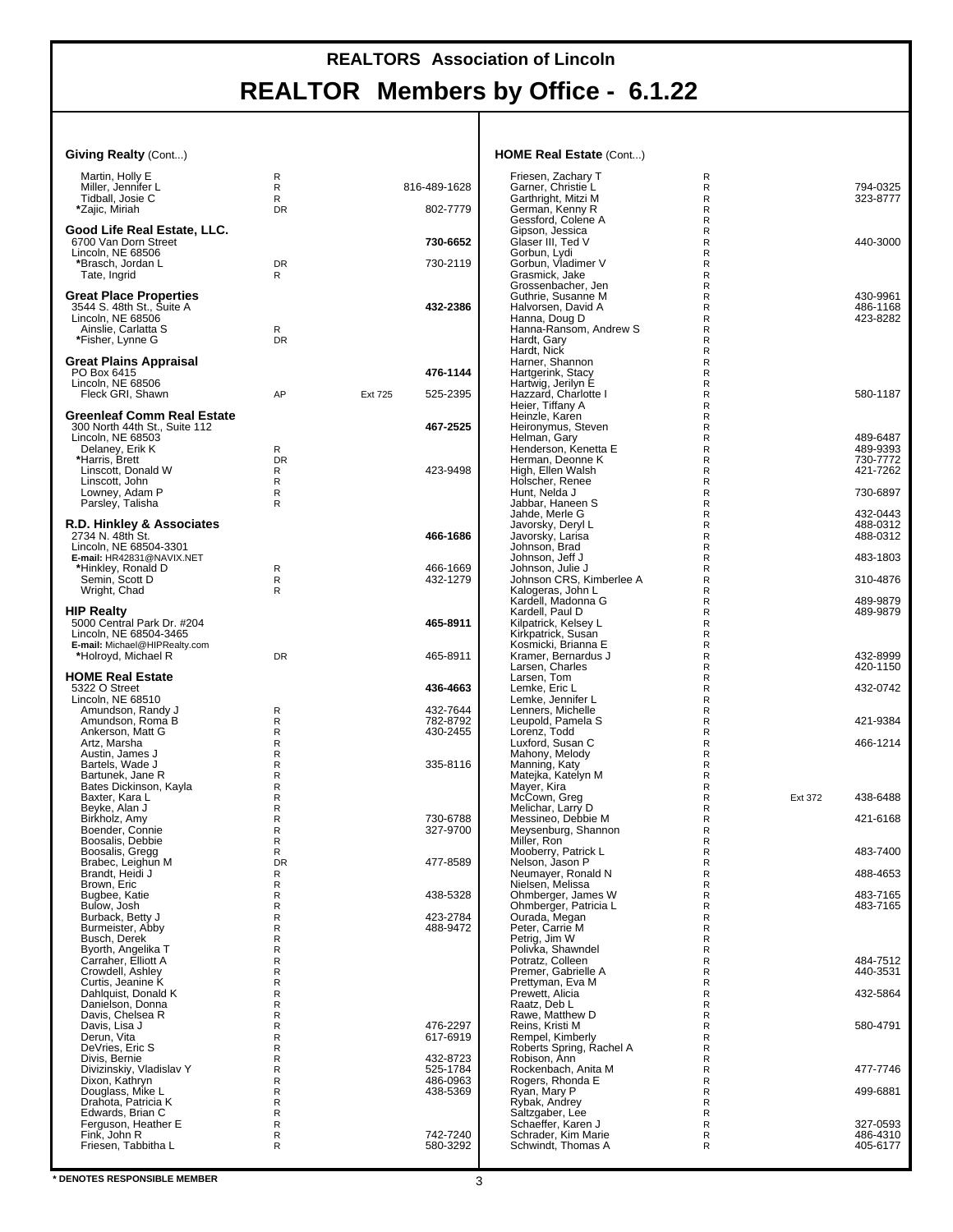| HOME Real Estate (Cont)                             |                              |          |                      | <b>Kelley Emmons Real Estate Bkr</b>                        |                 |               |                      |
|-----------------------------------------------------|------------------------------|----------|----------------------|-------------------------------------------------------------|-----------------|---------------|----------------------|
| Searcy, Jasper                                      | R                            |          |                      | 2724 S. 14th Street<br>Lincoln, NE 68502                    |                 |               | 890-7819             |
| Searcy, Jeffrey N<br>Searcy, Mary C                 | R<br>$\mathsf R$             |          | 430-7978<br>465-9001 | E-mail: emmons.kelley@gmail.com<br>*Emmons, Kelley J        | <b>DR</b>       | Ext 7819      |                      |
| Segerstrom, Tina M                                  | R                            |          |                      |                                                             |                 |               |                      |
| Skolaut, Meranda L<br>Slama, Dennis L               | R<br>$\mathsf R$             |          | 423-0424             | Kracke R.E./Keller Williams<br>Don Kracke                   |                 |               | 432-3462             |
| Smith, Vanessa                                      | R                            |          | 853-1499<br>429-5591 | 7990 SW 142nd Rd<br>Dewitt, NE 68341                        |                 |               |                      |
| Sorensen, Vernon<br>Springer, Daria                 | <b>DR</b><br>R               |          |                      | E-mail: don@donaldkracke.com                                |                 |               |                      |
| Stephenson, Lea Ann<br>Stull, Mary E                | R<br>R                       |          | 506-3875<br>483-6369 | Bock, Eugene E<br>Kracke, Donald E                          | R<br><b>DR</b>  |               | 520-5140<br>683-6730 |
| Swanson, James A                                    | $\mathsf R$                  |          | 435-2716             | Kracke, Jayne D                                             | R               |               |                      |
| Tallichet, Robert W<br>Tharnish, Gary J             | R<br>$\mathsf R$             |          | 488-4743             | Norsworthy, Shelley                                         | R               |               |                      |
| Tiemann Brady, Alycia                               | $\mathsf R$                  |          |                      | <b>Krein Real Estate</b>                                    |                 |               |                      |
| Truong, Long T<br>Truong, Tri T                     | R<br>R                       |          |                      | 5955 S 56th Street, Ste 3<br>Lincoln, NE 68516              |                 |               | 323-8200             |
| Ulrich, Brad J                                      | $\mathsf{R}$<br>R            | Ext 1608 | 499-1608             | E-mail: krein@inetnebr.com<br>*Krein, William G             |                 |               | 430-6483             |
| Ulrich, Katie E<br>Underwood, William               | R                            |          | 643-6535             | Pettet, Cheri                                               | R<br>R          |               | 216-5548             |
| Utter, Noah J<br>Vanarsdall, Trevor S               | $\mathsf R$<br>R             |          |                      | Tyler, Barbara B                                            | R.              |               | 486-3966             |
| Vitko, Bethany D                                    | R                            |          |                      | Kubert Appraisal Group P.C.                                 |                 |               |                      |
| Waldbaum, Carla J<br>Wiekamp, Adam                  | $\mathsf{R}$<br>R            |          | 430-3033             | 6001 S 58th Street, Ste F<br>Lincoln, NE 68516              |                 |               | 531-500-0890         |
| Wilkinson, Nicholas W                               | $\mathsf{R}$<br>$\mathsf{R}$ |          |                      | Kubert, Wayne W                                             | R               |               | 464-8657             |
| Williams, Shannon E<br>Young, Andie                 | R                            |          |                      | kwELITE                                                     |                 |               |                      |
| Zobel, Krista S                                     | R                            |          |                      | 17838 Burke Street, Suite 201<br>Omaha, NE 68118            |                 |               | 450-1355             |
| <b>HomeServices of Nebraska</b>                     |                              |          |                      | Bauer, Paul J                                               | R               |               |                      |
| 7811 Pioneers Blvd Ste 200<br>Lincoln, NE 68506     |                              |          | 434-3700             | Church, Ashley S<br>Dawkins, Melanie K                      | R<br>R          | <b>Ext 70</b> | 420-0070             |
| Brake, H. Gene                                      | R                            |          | 486-3347             | Duncan, Kalyssa M                                           | R               |               |                      |
| *Mlnarik, Daniel J                                  | <b>DR</b>                    |          |                      | Garner, Matt<br>Hill, Jack N                                | R<br>R          |               |                      |
| <b>Home Smart Realty</b><br>1342 Pelican Bay Pl     |                              |          | 580-5555             | *Hoefer, Karalyn M                                          | DR              |               |                      |
| Lincoln, NE 68528                                   |                              |          |                      | Knudson, Phil<br>Lineweber, Lauren R                        | R<br>R          |               | 430-8562             |
| Fredrick, Amy S<br>*Fredrick, Jeff                  | R<br><b>DR</b>               |          | 314-0497             | Lopez, Candy T<br>Peterson, Robert D                        | R<br>R          |               | 615-5418<br>420-5567 |
|                                                     |                              |          |                      | Peterson, Sally D                                           | R               |               | 420-5567             |
| <b>Impact Realty, LLC</b><br>2834 S Folsom St. #4   |                              |          | 488-8844             | Peterson, Tyler<br>Rohde, Monty D                           | R<br>R          |               |                      |
| Lincoln, NE 68522                                   |                              |          |                      | Roseberry, Brandon G                                        | R               |               |                      |
| *Christensen, Marilyn M                             | <b>DR</b>                    |          |                      | Schreiber, Zach C<br>Steele, Susan L                        | R<br>R          |               |                      |
| Jarryd J Israel, Broker<br>Jarryd Israel            |                              |          | 210-5061             | Toof, Tamera<br>Toof, Trevor J                              | R<br>R          |               | 450-8882             |
| 3105 Rawhide Drive                                  |                              |          |                      |                                                             |                 |               |                      |
| Lincoln, NE 68507<br>E-mail: jarrydisrael@gmail.com |                              |          |                      | Landmark Broker Svcs, LLC<br>PO Box 375                     |                 |               | 802-4377             |
| *Israel, Jarryd J                                   | <b>DR</b>                    |          |                      | Waverly, NE 68462                                           |                 |               |                      |
| Joel Kirby, Appraiser                               |                              |          |                      | *Jaeger, Stacey R                                           | <b>DR</b>       |               | 802-4377             |
| 536 Iron Horse Dr.<br>Ashland, NE 68003-6222        |                              |          | 841-7514             | <b>LH Real Estate</b><br>10020 S 31 Street                  |                 |               | 370-0903             |
| Kirby, Traci                                        | AP                           |          |                      | Roca, NE 68430                                              |                 |               |                      |
| Joe Wilson & Co.                                    |                              |          |                      | *Bowers, Jaysa R<br>Champoux, Andrea L                      | R<br>R          |               |                      |
| 4801 Eagle Ridge Rd                                 |                              |          | 450-5183             | Winans, Megan A                                             | R               |               | 480-1498             |
| Lincoln, NE 68516<br>*Wilson, Matthew J             | R                            |          | 474-7829             | Wixson, Robin K                                             | R               |               |                      |
| <b>Keller Williams Lincoln</b>                      |                              |          |                      | Lincoln Appraisal Group<br>5507 S 73rd St                   |                 |               | 438-4040             |
| 301 S 70th Street, Ste. 200                         |                              |          | 328-0200             | Lincoln. NE 68516                                           |                 |               |                      |
| Lincoln, NE 68510<br>Bard, Dylan M                  | R                            |          |                      | Bergholz, Randy                                             | AP              |               |                      |
| Bard, Greg M                                        | $\mathsf R$                  |          | 420-6071             | Lincoln Land & Mortgage                                     |                 |               |                      |
| Boelts, Richard<br>Corral, Lorena E                 | R<br>R                       |          | 476-4030             | PO Box 80038<br>Lincoln, NE 68501                           |                 |               | 474-4200             |
| Courtney, Joe T<br>Coviello, Brennan J              | R<br>R                       |          |                      | Haney Jr., John J<br>*Ireland, Sandra K                     | AP<br><b>DR</b> |               | 570-0249<br>484-6117 |
| Fisbeck, Deborah S                                  | R                            |          | 730-5801             |                                                             |                 |               |                      |
| Fisbeck, Randy W<br>Fisher, Toby                    | $\mathsf R$<br>R             |          | 335-0492             | <b>LINE Commercial Real Estate</b><br>1040 "O" Street, #200 |                 |               | 937-8855             |
| Ghafoor, Abdul                                      | R                            |          | 405-9402             | Lincoln, NE 68510                                           |                 |               |                      |
| Harstick, Jason J<br>Henrichs, Jeffrey S            | $\mathsf R$<br>R             |          |                      | Gale, Julia C<br>Heiser, Patrick J                          | R<br>R          |               | 875-1047             |
| Hiatt, Mark D<br>*Kircher, Michael                  | R<br><b>DR</b>               |          | 995-9549             | Sveen, Jared M<br>*Vasek, Chris J                           | R<br>R          |               |                      |
| Lyon, Samuel B                                      | R                            |          | 310-8053             | Wangler, Michelle L                                         | R               |               | 781-9320             |
| States, Jessica J<br>Summers, Jane P                | R<br>R                       |          | 540-6187<br>440-6478 | Wenzl, Mattison                                             | R               |               | 540-8587             |
| Tran, Ben                                           | R                            |          | 802-1513             | <b>Location Real Estate</b>                                 |                 |               |                      |
| Troidl, James<br>Wolsleger, Amy L                   | R<br>R                       |          | 560-7205<br>420-7093 | P.O Box 22910<br>Lincoln, NE 68542                          |                 |               | 261-0470             |
| Youm, Ousmane                                       | R                            |          |                      | E-mail: info@locationlincoln.com<br>Armstrong, Rylee J      | R               |               |                      |
|                                                     |                              |          |                      | *Bowers, Aaron M                                            | <b>DR</b>       |               |                      |
|                                                     |                              |          |                      |                                                             |                 |               |                      |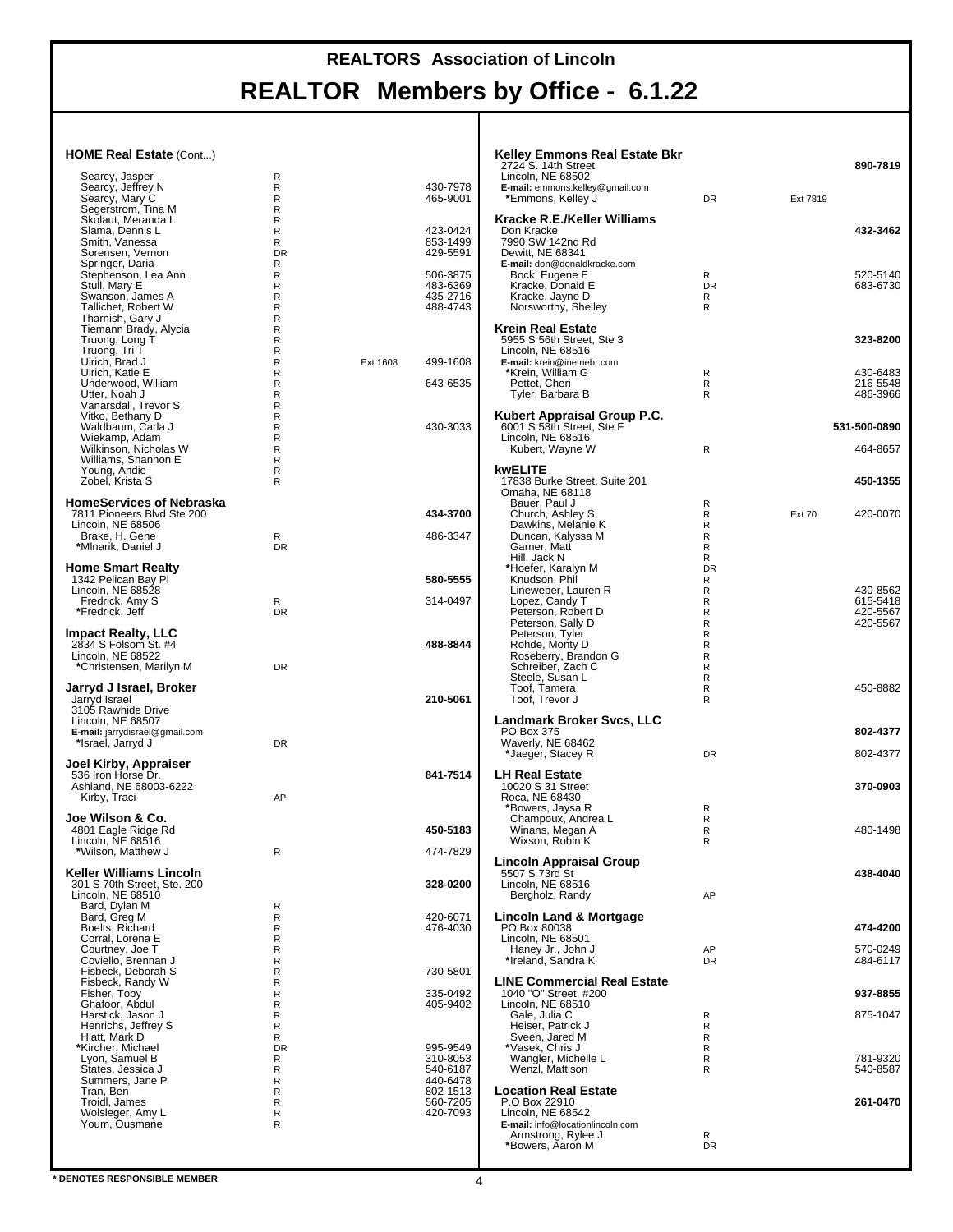#### **Location Real Estate** (Cont...)

| <b>Nebraska Realty (Cont)</b> |  |  |
|-------------------------------|--|--|
|-------------------------------|--|--|

| Crouse, Janelle                                | R            |          | Braman, Garret S                                              | R                            |                      |
|------------------------------------------------|--------------|----------|---------------------------------------------------------------|------------------------------|----------------------|
| Geer. Terrie L                                 | R            | 601-6043 | Bridge, Ian H                                                 | R                            |                      |
| Hejl, John<br>Kittelson, Bob                   | R<br>R       |          | Brown, Carl D<br>Bryceson, Linda                              | $\mathsf{R}$<br>R            | 782-2021<br>802-3108 |
| Pocras, Katie                                  | R            | 486-4774 | Buchanan, Mitzy K                                             | R                            | 770-2487             |
| Sanderson, Dustin J                            | R            |          | Buffum, April J                                               | $\mathsf{R}$                 |                      |
| Sanderson, Stephen E                           | R            | 730-2556 | Buser, Bri                                                    | R                            |                      |
| Shiffermiller, Nick D                          | R            |          | Butalla, Shannon                                              | R                            | 327-8129             |
| Webb, Christy                                  | R            |          | Cardamone, Jeremy J                                           | $\mathsf{R}$                 |                      |
| Wilkinson, Lori A                              | R            | 261-4916 | Carper, Vicki L                                               | $\mathsf{R}$                 |                      |
|                                                |              |          | Carter, Julie A                                               | R                            |                      |
| <b>McCombs Commercial Realty LLC</b>           |              | 435-0000 | Catlett, Bill                                                 | R                            | 770-6682             |
| 6333 Apples Way, Ste. 115<br>Lincoln, NE 68516 |              |          | Chrastil, Alicia J<br>Chrastil, Timothy J                     | $\mathsf{R}$<br>R            | 499-8147             |
| Bruns, Nikki F                                 | R            | 327-8277 | Cole, Luke R                                                  | $\mathsf{R}$                 | 310-3322             |
| Gayed, Makaylee L                              | R            |          | Cross, Amber                                                  | $\mathsf{R}$                 |                      |
| *McCombs, Bennie L                             | DR           | 423-7005 | Crumrine, John                                                | R                            |                      |
| McCombs, Mary A                                | R            |          | Cruz, Brandy M                                                | R                            |                      |
| Tyler, Julian B                                | R            | 432-7030 | Dang, Sylvia                                                  | R                            |                      |
|                                                |              |          | Davis. Deborah W                                              | R                            | 770-0500             |
| <b>McKenzie Associates</b>                     |              |          | Deprez, Kimberly                                              | $\mathsf{R}$                 | 890-5516             |
| 237 So. 70th Street Ste. 214                   |              | 488-8770 | Divis, Jerry A                                                | $\mathsf{R}$                 | 443-4950             |
| Lincoln, NE 68510                              |              |          | Dominguez, Gary M                                             | R                            |                      |
| *McKenzie, Daniel D                            | $\mathsf{R}$ | 489-0225 | Downing, Ryan J<br>Dozler, Christine M                        | $\mathsf{R}$<br>$\mathsf{R}$ | 304-4095             |
| <b>Modern Real Estate</b>                      |              |          | Draves, Chantel R                                             | R                            |                      |
| 7160 S 29th, Suite 10                          |              | 310-2259 | Dubas, Joseph F                                               | $\mathsf{R}$                 |                      |
| Lincoln, NE 68516                              |              |          | Duren, Jacob R                                                | $\mathsf{R}$                 |                      |
| Ahern, Jeff                                    | R            |          | Duval, Cheryl                                                 | R                            |                      |
| Ajnadzic, Lana                                 | R            |          | Earnest, Ron L                                                | R                            |                      |
| Amano, Ikuho                                   | R            |          | Eddie, Brett M                                                | R                            | 480-0014             |
| Bebout, Tyler                                  | R            | 617-7808 | Ehmcke, Morgan L                                              | R                            |                      |
| Bergman, Jordan L                              | R            |          | Emmett, Jennifer L                                            | $\mathsf{R}$                 | 202-3514             |
| Bowers, Jamie M                                | R            |          | Faatz. Mark                                                   | $\mathsf{R}$                 |                      |
| Buller, Jacque L                               | R            |          | Fernando, Samodha C                                           | $\mathsf{R}$                 | 430-6723             |
| Cubas, Rocio<br>Edgerley, Lori                 | R<br>R       | 805-9663 | Foreman, Tracy<br>Fowler, Barry                               | $\mathsf{R}$<br>R            |                      |
| Hudson, Hosie J                                | R            |          | Fowler, Brandon S                                             | $\mathsf{R}$                 |                      |
| Judkins, Katherin E                            | R            |          | French, Brian J                                               | $\mathsf{R}$                 |                      |
| Kroll, Chloe E                                 | R            | 853-3691 | Friend, Kelly E                                               | $\mathsf{R}$                 |                      |
| Maceo, Virginia                                | R            | 418-2451 | Funk, Kimberly J                                              | R                            |                      |
| Mathews, Lisa                                  | R            |          | Gaber, Terry L                                                | $\mathsf{R}$                 | 432-6885             |
| Morrison, Neeley                               | R            | 670-7633 | Gaines, Jodi K                                                | R                            |                      |
| *Mullen, Thomas M                              | <b>DR</b>    | 610-1030 | Garringer, Kimberly J                                         | $\mathsf{R}$                 | 429-5528             |
| Oehm, Scott M                                  | R            |          | Garrison, Krislin M                                           | $\mathsf{R}$                 |                      |
| Owens, Danelle R                               | R            | 269-4051 | Gengler, Jacob D                                              | $\mathsf{R}$                 |                      |
| Phillips, Joshua J                             | R            |          | Germansky, Evan S                                             | R                            |                      |
| Pinyan, Tanner J                               | R            |          | Gibbons, Tyson                                                | $\mathsf{R}$                 |                      |
| Shuck, Serina M                                | R            |          | Gill, Tyler D<br>Golden, Anna M                               | R<br>$\mathsf{R}$            | 499-1440             |
| <b>My Realty Dot Com</b>                       |              |          | Goldsberry, Neale P                                           | $\mathsf{R}$                 |                      |
| Char Reid                                      |              | 309-9322 | Goodro-Sincebaugh, Brittany G                                 | $\mathsf{R}$                 | 890-9206             |
| 5234 Linden Street                             |              |          | Gulbranson, Nichole L                                         | R                            | 416-1864             |
| Lincoln, NE 68516                              |              |          | Hahn, Bruce A                                                 | $\mathsf{R}$                 | 420-1623             |
| E-mail: reidchar3@gmail.com                    |              |          | Hall, Michelle R                                              | R                            |                      |
| *Reid, Charlene L                              | DR           | 309-9322 | Hamm, Keith D                                                 | $\mathsf{R}$                 |                      |
|                                                |              |          | Hanigan, Hilary                                               | $\mathsf{R}$                 |                      |
| Nebraska RE Invest, Solutions                  |              |          | Hansen, Abigail A                                             | $\mathsf{R}$                 |                      |
| 6121 S. 58th St., Suite A                      |              | 435-5000 |                                                               |                              |                      |
| Lincoln, NE 68516                              |              |          | Hardenburger, Lindsay R                                       | R                            |                      |
| E-mail: kbell@NebraskaRIS.com                  |              |          | Harris, Stephan C                                             | R                            | 314-1863             |
|                                                |              |          | Harrison, Chris                                               | R                            |                      |
| *Bell, Kimberly A                              | DR           | 310-5909 | Hartmann, Sharon                                              | R                            |                      |
|                                                |              |          | Hasenkamp, Chaundra L                                         | $\mathsf{R}$                 |                      |
| Nebraska Brokerage LLC                         |              |          | Hedgecock, Bailey J                                           | R                            |                      |
| 6333 Apples Way Ste 115                        |              | 473-5311 | Hemmer, Jacob L                                               | R<br>$\mathsf{R}$            |                      |
| Lincoln, NE 68516<br>*Beckius, Thomas          | <b>DR</b>    |          | Hemmer, Kimberly L<br>Heng, Jill M                            | R                            |                      |
|                                                |              |          | Herrington, Noel                                              | R                            | 304-2958             |
| Nebraska Realty                                |              |          | High, Jeffrey D                                               | DR                           | 432-1362             |
| Nebraska Realty                                |              | 413-8000 | Hornby, Landon D                                              | R                            |                      |
| 6301 S 58th St                                 |              |          | Horner, Jane S                                                | R                            |                      |
| Lincoln, NE 68516                              |              |          | Howe, Nancy C                                                 | R                            |                      |
| E-mail: thane@nebraskarealty.com               |              |          | Ivanchuk, Anastasiya S                                        | R                            |                      |
| Adcox III, Johnnie E                           | R            | 570-2247 | Jelinek, Scott R                                              | R                            | 429-9814             |
| Albers, Scott                                  | R            |          |                                                               | R                            |                      |
| Alfaro, Ana Marie M<br>Almotawa. Safaa M       | R<br>R       |          | Jennings, Onesimus W<br>*Jensen, D. Thane<br>Johnson, Carly A | <b>DR</b><br>R               |                      |
| Applegarth, Leslie L                           | R            | 805-5604 | Johnson, Jolene J                                             | R                            |                      |
| Bakewell, Saul                                 | R            |          | Jones, Debra J                                                | R                            |                      |
| Baldwin, Heather M                             | R            |          | Jones, Julian I                                               | R                            | 605-633-9278         |
| Ball, John W                                   | R            |          | Jones, Madisen A                                              | $\mathsf{R}$                 |                      |
| Bayne, Lauren                                  | R            |          | Jurgens, Cody J                                               | $\mathsf{R}$                 |                      |
| Bayne, Tim L                                   | R            | 429-8121 | Keck, Victoria M                                              | R                            | 730-4878             |
| Bazan, Vladimir N                              | R            | 805-0197 | Keller, Timothy J                                             | R                            |                      |
| Beck, Kinsey N                                 | R            |          | King, Teri                                                    | R                            |                      |
| Beck, TJ                                       | R            |          | Kistler, Mike                                                 | R                            | 450-6631             |
| Beckenhauer, Tonya L                           | R            | 610-3575 | Kizghin, Dilmurat                                             | $\mathsf{R}$                 |                      |
| Bertucci, Jamie L                              | R            | 803-8238 | Kraft, Keaton                                                 | R                            |                      |
| Bibins, Eric L<br>Blomker, Lindsay G           | R<br>R       |          | Kraft, Kelby<br>Kraft, Terry                                  | R<br>R                       | 802-4806<br>840-4362 |
|                                                |              |          |                                                               |                              |                      |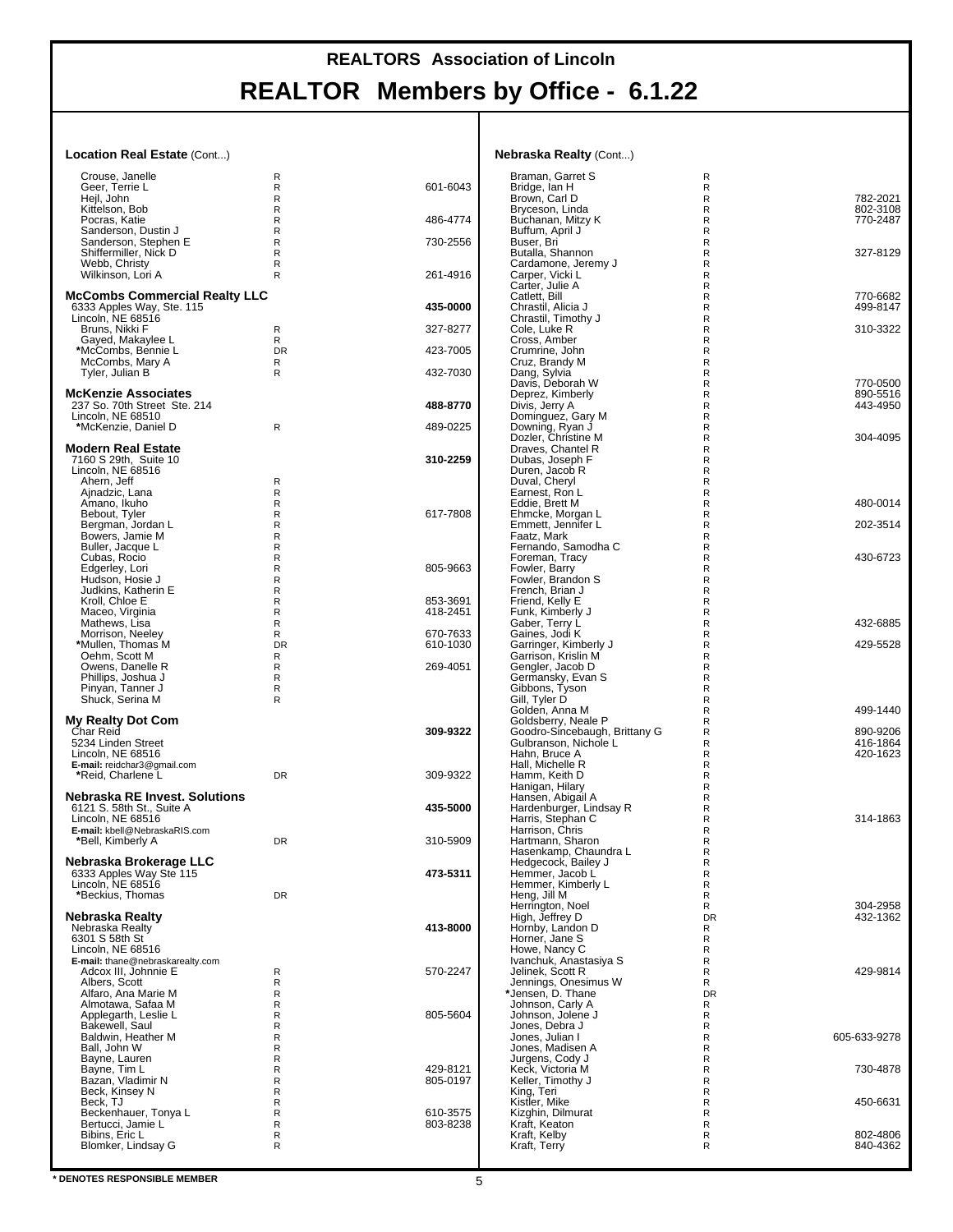#### **Nebraska Realty** (Cont...)

| <b>Nebraska Realty (Cont)</b>               |        |                      | <b>Nebraska Realty (Cont)</b>                                   |                |                          |
|---------------------------------------------|--------|----------------------|-----------------------------------------------------------------|----------------|--------------------------|
| Kratochvil, Talli                           | R      |                      | Vo, Anthony                                                     | R              | 417-4336                 |
| Kriz, Amy C<br>Kulovac, Arnesa              | R<br>R | 730-8187             | Wagner, Debra<br>Walker, Laura C                                | R<br>R         | 440-1314                 |
| Kunz, Zachariah D                           | R      |                      | Wasser, Amanda                                                  | R              |                          |
| Lanik, Margaret M<br>Larson, Erika R        | R<br>R | 276-3200             | Weatherwax, Deena M<br>Weatherwax, Saidee M                     | R<br>R         | 326-0204                 |
| Larson, Matthew C                           | R      |                      | Welander, Jamie N                                               | R              |                          |
| Lenhoff, Tracy J<br>Lewis, Jennifer E       | R<br>R |                      | Wenta, Amanda R<br>West, Miranda L                              | R<br>R         | 613-2854                 |
| Lucero, Rhonda V                            | R      |                      | White, Andrea                                                   | R              | 817-8668                 |
| Lyle, Rose M                                | R      | 840-9596             | Wick, Alison                                                    | R              |                          |
| Majerus, Amy L<br>Malone, Harry J           | R<br>R | 770-0101             | Wiedenbeck, Kim<br>Wilkinson, Charles P                         | R<br>R         |                          |
| Malone, Paul J                              | R      | 770-7301             | Williard, Shelley R                                             | R              |                          |
| Marcoe, Aleah L<br>Marushak, Bradley T      | R<br>R | 570-6607<br>641-5829 | Williard, William B<br>Wilson, Stephanie                        | R<br>R         | 531-444-6678<br>405-4275 |
| Masley, Jorin M                             | R      |                      | Wise, Janelle M                                                 | R              |                          |
| Massey, Malcolm J                           | R      |                      | Witzel, Jennifer                                                | R              |                          |
| Matthews, Jennie M<br>McMahan, Sara A       | R<br>R |                      | Wold, Nathan D<br>Wu, Riyang                                    | R<br>R         | Ext 168<br>202-0168      |
| McTaggart, Nicole E                         | R      |                      | Wubbels, Heidi                                                  | R              | 610-3121                 |
| McTaggart, Tony<br>Meece, Maranda D         | R<br>R | 805-7159             | Wurm, Mitchell A<br>Wurm, Sam E                                 | R<br>R         | 570-5563                 |
| Meierdierks, Mark                           | R      |                      | Yank, Megan                                                     | R              |                          |
| Menagh, Kimberly A                          | R      | 327-1780             | Ybarra, Anthony A                                               | R              |                          |
| Meyer, Arla J<br>Meyer, Jeni                | R<br>R | 450-4241<br>770-6624 | Zhang, Lingfei<br>Ziemba, Rebecca E                             | R<br>R         |                          |
| Mick, Matt                                  | R      |                      |                                                                 |                |                          |
| Millspaugh, Leah<br>Monroe, Misti           | R<br>R |                      | NP Dodge RE Sales Inc 87Dodge<br>8701 W Dodge Rd, Ste 300       |                | 397-4900                 |
| Myers, Kasandra                             | R      |                      | Omaha, NE 68114                                                 |                |                          |
| Nessetti, Shelly                            | R      | 580-6726             | *Anderson, Jill M                                               | <b>DR</b>      |                          |
| Ngoh, Carolina<br>Nguyen, Johnny            | R<br>R | 904-9025             | Jordening, Jamie T                                              | R              |                          |
| Novak, Leslie L                             | R      |                      | <b>NP Dodge RE Sales Inc Lincoln</b>                            |                |                          |
| Ohlin, Cassandra<br>Oliver, Brooke K        | R<br>R | 802-3332             | 7575 S 57th St<br>Lincoln, NE 68516                             |                | 434-2222                 |
| Olivo, Maryory                              | R      |                      | Barker, Lea R                                                   | <b>DR</b>      |                          |
| Olson, Jackie                               | R      |                      | Burchess Adams, Nanci                                           | R              | 730-8407                 |
| Olson, Mark<br>Osterman, Sandi K            | R<br>R |                      | Carmer, Julie A<br>Dailey, Stacey                               | R<br>R         | 443-3116                 |
| Owens, Brock J                              | R      | 202-4683             | Danley, Bob B                                                   | R              | 560-1299                 |
| Owens, Trishel<br>Parks, Ryan A             | R<br>R | 202-2114<br>459-1391 | Deubelbeiss, Kim D<br>Ebeler, Eric D                            | R<br>R         | 489-2990                 |
| Pekarek, Jenee'                             | R      | 770-7973             | Elgert, Patrick E                                               | DR             |                          |
| Pesek, Kathryn E                            | R      |                      | Foster, Cynthia A                                               | R              |                          |
| Predmore, Rob G<br>Predmore, Teresa K       | R<br>R | 465-4898<br>499-0068 | Fry GRI, Paul R<br>Gade, Kevin L                                | R<br>R         | 421-1283                 |
| Raasch, Brett                               | R      |                      | Herrold, James A                                                | R              |                          |
| Ralston, Randall W<br>Rasmussen, David A    | R<br>R |                      | Hervert, Valerie<br>Hoppe, Mandy                                | R<br>R         | 890-1156                 |
| Rasmussen, Jason                            | R      |                      | Ihde, Darrell H                                                 | R              | 489-7237                 |
| Rath, Jill A                                | R      | 499-4828             | Johnson, Cheryl A                                               | R              |                          |
| Rentschler, Kyle V<br>Riege, Emily A        | R<br>R |                      | Johnson, Lisa<br>Karr, Karen A                                  | R<br>R         |                          |
| Rottler, Greta J                            | R      |                      | Kearl, Charmaine R                                              | R              | 641-1195                 |
| Salas, Taylor<br>Sanderson, Dan             | R<br>R |                      | Knorr, Todd T<br>Mayrose, DeEtta M                              | R<br>R         | 450-0541                 |
| Sandquist, Maxwell T                        | R      |                      | Morrow, Carol A                                                 | R              | 416-7161                 |
| Schaaf, Cody                                | R      | 525-1171             | Noonan, Kevin F                                                 | R              |                          |
| Schafer, Jeremy M<br>Schleis, Luke A        | R<br>R |                      | Roberts, Richard<br>Schroeder, Lynne C                          | R<br>R         | 434-6784                 |
| Schmehl, Ashlee M                           | R      |                      | Sinkule, Jay                                                    | $\mathsf R$    |                          |
| Scholz, Elizabeth J<br>Schuller, Jennifer L | R<br>R | 421-1087<br>476-2515 | Stewart, Rebecca<br>Sysel-Barton, Jill R                        | R<br>R         | 432-6476                 |
| Schwab, Sandra K                            | R      |                      | Taylor, Stephanie<br>Taylor, Steven                             | R              | 423-9667                 |
| Shanahan, Timothy L                         | R      | 440-8306             |                                                                 | R              |                          |
| Simmons, George E<br>Siske, Paula R         | R<br>R |                      | Waite, M. Pat<br>Waldman, Amy                                   | R<br>R         | 488-4333<br>304-5110     |
| Slama, Jason T                              | R      | 440-9031             |                                                                 |                |                          |
| Smith, Albert S<br>Smith, Kenneth J         | R<br>R | 405-1144             | <b>Performance Property Mgmt</b><br>6201 S 58th Street, Suite C |                | 261-6109                 |
| Sparks, Preston A                           | R      |                      | Lincoln, NE 68516                                               |                |                          |
| Spomer, Dayton                              | R      |                      | Beman, Shad                                                     | R              | 613-8303<br>Ext 8303     |
| Spomer, Emily E<br>Stahl, Joanna            | R<br>R | 805-5589             | Grantski, Michelle J<br>*Rademacher, Jon                        | R<br><b>DR</b> | 326-2462<br>416-8582     |
| Stai, Brenden M                             | R      | 617-8328             |                                                                 |                |                          |
| Stai, Jennifer C<br>Stephenson, Casey D     | R<br>R |                      | <b>Premier Real Estate</b><br>PO Box 69                         |                | 761-2292                 |
| Stevens, Connie J                           | R      | 432-0166             | Milford, NE 68405-0069                                          |                |                          |
| Stroup, Lisa E                              | R      | 890-1725             | E-mail: jschluck@insureNe.com                                   |                |                          |
| Thomas, Andrew A<br>Tietjen, Stephanie A    | R<br>R | 432-2723             | *Schluckebier, Joe<br>Schweitzer, Brian                         | <b>DR</b><br>R |                          |
| Uher, Jennifer J                            | R      |                      | Tucker, Vicki                                                   | R              |                          |
| Uher, Kenneth G<br>Unick, Kelly A           | R<br>R | 821-8429             | <b>Prestige Homes Realty by Nada</b>                            |                |                          |
| Vanderlinden, Melissa                       | R      |                      | 7910 Myrtle St.                                                 |                | 560-2875                 |
| Vanderplow, Lori<br>Vang, Jessica M         | R      |                      | Lincoln, NE 68506                                               |                |                          |
| Velte, Sean H                               | R<br>R | 209-2875             | *Resnik-McNenny, Nada                                           | <b>DR</b>      | 560-2875                 |
|                                             |        |                      |                                                                 |                |                          |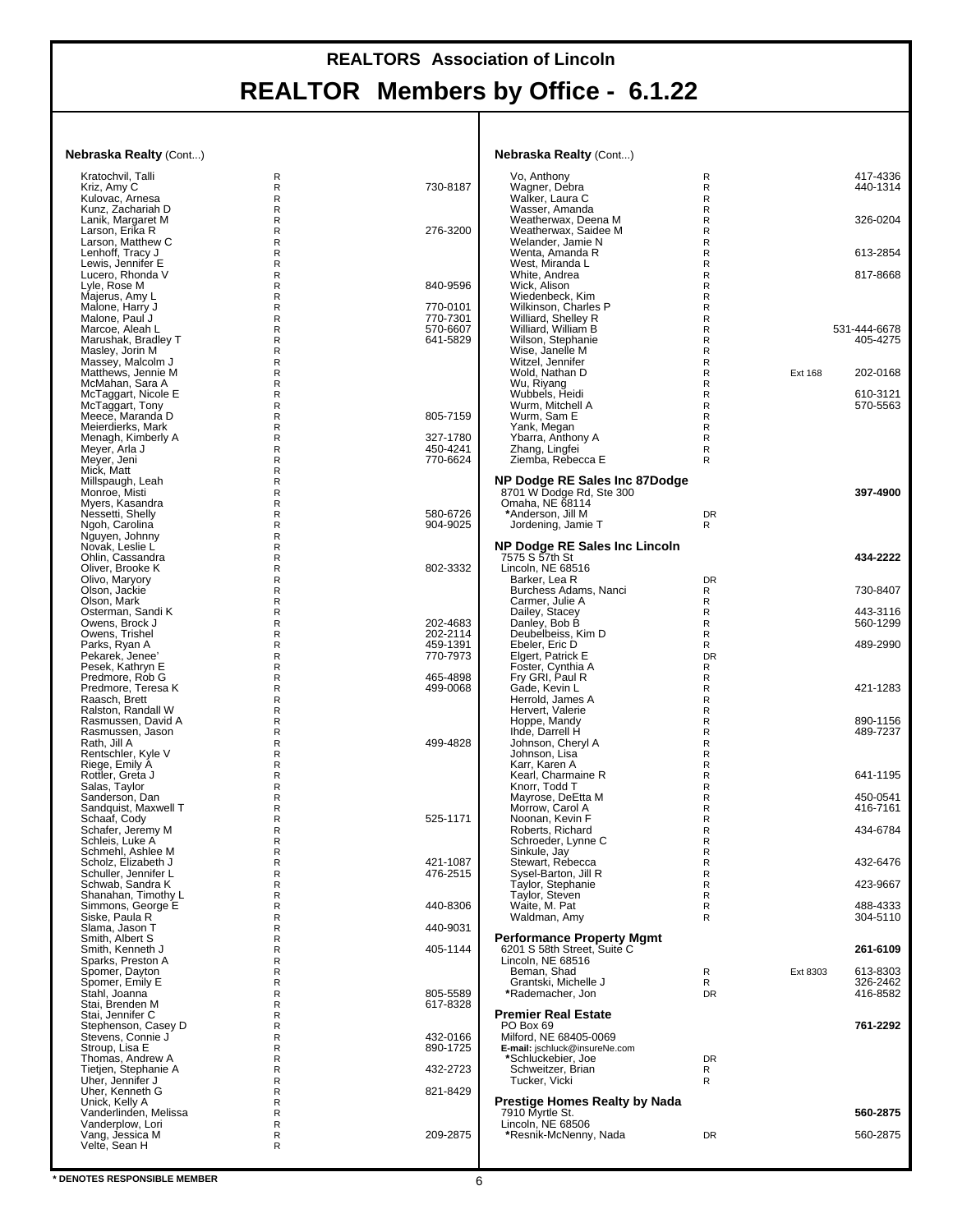| <b>PrimeSites</b>                                         |                  |                      | Red Door Realty/Manzitto (Cont)                                    |                |          |                          |
|-----------------------------------------------------------|------------------|----------------------|--------------------------------------------------------------------|----------------|----------|--------------------------|
| PrimeSites, L.L.C<br>5631 South 48th St - Suite 280       |                  | 441-4085             | Johnson, Jonathan W                                                | R              |          |                          |
| Lincoln. NE 68516                                         |                  |                      | Lessor. David                                                      | R              |          |                          |
| E-mail: jeff@primesites.org<br>*Hoppe Jr., John L         | <b>DR</b>        | 421-3044             | Manzitto Jr., Sam J<br>McDermott, Zach                             | R<br>R         |          | 416-5577<br>499-5746     |
| Neill, Josh A                                             | R                | 202-0587             | Michalek, Emily G                                                  | R              |          |                          |
| <b>RE/MAX Concepts</b>                                    |                  |                      | Milana, Tony<br>Millard, Kristie J                                 | R<br>R         |          | 202-5381<br>225-333-2689 |
| 4141 Pioneer Woods Dr. #114                               |                  | 441-4120             | *Olson, Amy                                                        | DR             |          | 440-9507                 |
| Lincoln, NE 68506<br>Adams, Robert J                      | R                |                      | Pfingsten, Amy R<br>Shelton, Jayme                                 | R<br>R         |          | 520-0912                 |
| Alpsteg, Andrew J                                         | R                |                      | Sobansky, Anne M                                                   | R              |          |                          |
| Anderson, Rennae K<br>Baber, Kelani L                     | R<br>R           | 308-360-2566         | <b>Red City Realty</b>                                             |                |          |                          |
| Behmer, Nicki D                                           | R                |                      | 8410 Executive Woods Dr. Ste F                                     |                |          | 770-1738                 |
| Bell, Lucas A<br>Benes, Michelle S                        | R<br>R           | 421-1990             | Lincoln, NE 68512<br>E-mail: redcityrealty@gmail.com               |                |          |                          |
| Brown, Eddie F                                            | R                |                      | Bloomquist, Corene J                                               | R              |          | 750-7226                 |
| Brown, Emma J<br>Cammarano, Jessica                       | R<br>R           | 875-0892             | *Flentje, Susan K                                                  | <b>DR</b>      |          |                          |
| Chadd, Sarah J                                            | R                |                      | <b>Redfin Corporation</b>                                          |                |          |                          |
| Day, Reina E<br>Dickson, Bryce                            | R<br>R           | 440-6149             | 11060 Oak St Ste 8<br>Omaha, NE 68144                              |                |          | 261-7873                 |
| Donner, Brenda M                                          | R                |                      | Casper, Jacob L                                                    | R              |          | 802-4123                 |
| Emmons, Kenneth D<br>Ferris, Susan                        | R<br>R           | 430-6699<br>730-4669 | *Hunter, Angela K<br>McGee, Sarah E                                | <b>DR</b><br>R |          | 750-7237                 |
| Ferris-McGhee, Jenna                                      | R                |                      |                                                                    |                |          |                          |
| Fitz, Karla L<br>Flores, Anthony                          | R<br>R           |                      | <b>Sellstate Empire Realty</b><br>4210 S 33rd St, Ste. 200         |                |          | 261-6101                 |
| Frerichs, Anne Marie                                      | R                |                      | Lincoln, NE 68506                                                  |                |          |                          |
| Gillespie, Shontelle<br>Grady, John                       | R<br>R           | 525-7030             | Gregg, Kyle<br>Johansen, Eric L                                    | R<br>R         |          | 420-1866                 |
| Guthard, Renae J                                          | R                |                      | Kelling, Jessica L                                                 | R              |          |                          |
| Hall Asboe, Kathy F<br>Hansmeyer, Barbara J               | R<br>R           | 486-6668             | Linares, Laura I<br>Olsbo, Michael A                               | R<br>R         |          | 314-6765                 |
| Hartshorn, Abigail E                                      | R                |                      | Prather, Hayden A                                                  | R              |          |                          |
| Hartshorn, Charli<br>Hilgert, Derek                       | R<br>R           |                      | Shullaw, Matthew A<br>*Zwiener, Kim R                              | R<br><b>DR</b> |          | 784-2039                 |
| *Holmes, Larry                                            | DR               | 432-3647             |                                                                    |                |          |                          |
| Justus, Richard A<br>Korger, Whitney                      | R<br>R           | 690-5407             | Signature Real Estate<br>725 So. 1st Street                        |                |          | 781-2160                 |
| Manning, Scott D                                          | R                |                      | Eagle, NE 68347                                                    |                |          |                          |
| Martin, Shelley A<br>Martinez Eusse, Mauricio             | R<br>R           |                      | E-mail: jjbuel@aol.com<br>*Buel, Jeff L                            | <b>DR</b>      |          | 781-2160                 |
| McCauley, Jim                                             | R                |                      |                                                                    |                |          |                          |
| McCauley, Karey S<br>Meyer Cook, Anne                     | R<br>R           | 525-2504<br>440-7789 | <b>SimpliCity Real Estate</b><br>6206 S. 96th St.                  |                |          | 261-3366                 |
| Milner, Ashley L                                          | R                |                      | Lincoln, NE 68526                                                  |                |          |                          |
| Monico, Demari F<br>Mueller, Tara D                       | R<br>R           |                      | Ayers, Amber M<br>Calhoun, Charles                                 | R<br>R         |          | 440-0661                 |
| Munro, Ariana S                                           | R                | 989-4090             | Deal, Kristin G                                                    | R              |          |                          |
| Nielsen, Jared D<br>Nienaber, Kelsey L                    | R<br>R           |                      | Fett, Nic<br>Gall, Kurt                                            | R<br>R         |          |                          |
| Pfeffer, Adam                                             | R                |                      | Hannaford, Brooke A                                                | R              |          |                          |
| Popp, Josh<br>Reddish, Connie                             | R<br>$\mathsf R$ | 984-0544<br>430-2136 | Haskell, Angela L<br>Kubick, Anna                                  | R<br>R         |          | 480-2146                 |
| Reimers, Kristen L                                        | R                |                      | Kubick, Joe                                                        | R              |          |                          |
| Rhinehart, Laura D<br>Rhoads. Johanna M                   | R<br>R           | 310-0185<br>617-4678 | Lamp, April L<br>Lamp, Nathan                                      | R<br>R         |          | 318-1995                 |
| Schneider, Andrea                                         | R                | 429-9300             | Lange, Susan                                                       | R              |          |                          |
| Schroder, Debbie S<br>Scott, Erin-Ann E                   | R<br>R           | 219-1909             | Lehman, Megan M<br>McTaggart, Andrea D                             | R<br>R         |          | 937-5586<br>310-0722     |
| Stratton, Jodi S                                          | R                |                      | Person, Ashley                                                     | R              |          |                          |
| Swim, Jill<br>Vitosh, Tyler M                             | R<br>R           |                      | *Pierce, Ryan<br>Rhodes, Lindsay K                                 | <b>DR</b><br>R |          |                          |
| Warner, Tessa                                             | R                |                      | Rhodes, Tracy J                                                    | R              |          |                          |
| Zelnio, Lucas A                                           | R                |                      | Shoecraft, Nicole J<br>Wagner, Aaron                               | R<br>R         |          |                          |
| <b>Realty ONE Group Sterling</b><br>440 N 8th St. Ste 120 |                  | 934-0074             | Woita, Megan M                                                     | R              |          |                          |
| Lincoln. NE 68508                                         |                  |                      | Wyatt, Brooke G<br>Wyatt, Taylor L                                 | R<br>R         |          | 440-0224                 |
| Buettner, Emily C                                         | R<br>R           | 580-5041             | <b>Stephen Sprague Real Estate</b>                                 |                |          |                          |
| Buettner, Susan<br>Buettner, William T                    | R                | 304-8866             | 1710 SW 30th St.                                                   |                |          | 601-3521                 |
| Cavitt, Windy S<br>Perez, Ana F                           | R<br>R           |                      | Lincoln. NE 68522<br>*Sprague, Stephen J                           | DR             |          | 601-3521                 |
| Perez, Yareli                                             | R                |                      |                                                                    |                |          |                          |
| Ring, June A<br>*Story, Kevin J                           | R<br>DR          | 450-3894             | <b>Sugarhouse Properties, LLC.</b><br>3900 Old Cheney Rd. #201-200 |                |          | 450-3511                 |
|                                                           |                  |                      | Lincoln, NE 68516                                                  |                |          |                          |
| <b>Realty Works</b><br>1205 High Street                   |                  | 483-1214             | *Coen, Julie                                                       | DR             |          |                          |
| Lincoln, NE 68502-3726                                    |                  |                      | <b>Tenacious Realty</b>                                            |                |          |                          |
| *Kirkland, Jennifer L                                     | DR               |                      | 3301 N Street<br>Lincoln, NE 68510                                 |                |          | 225-6564                 |
| <b>Red Door Realty/Manzitto</b>                           |                  |                      | E-mail: scott@teamtenacious.com                                    |                |          |                          |
| 4400 Lucille Drive<br>Lincoln, NE 68516                   |                  | 483-2301             | Cline, Heidi<br>*Cline, Scott S                                    | R<br><b>DR</b> | Ext 8047 | 350-9494<br>350-8047     |
| E-mail: amy@manzitto.com                                  |                  |                      | Hill, Cindy J                                                      | R              |          |                          |
| Chapin, Mark A<br>Harris, Jessica C                       | R<br>R           |                      | Hill, Curtis W<br>McKee, Kimberly                                  | R<br>R         |          | 429-4247                 |
|                                                           |                  |                      |                                                                    |                |          |                          |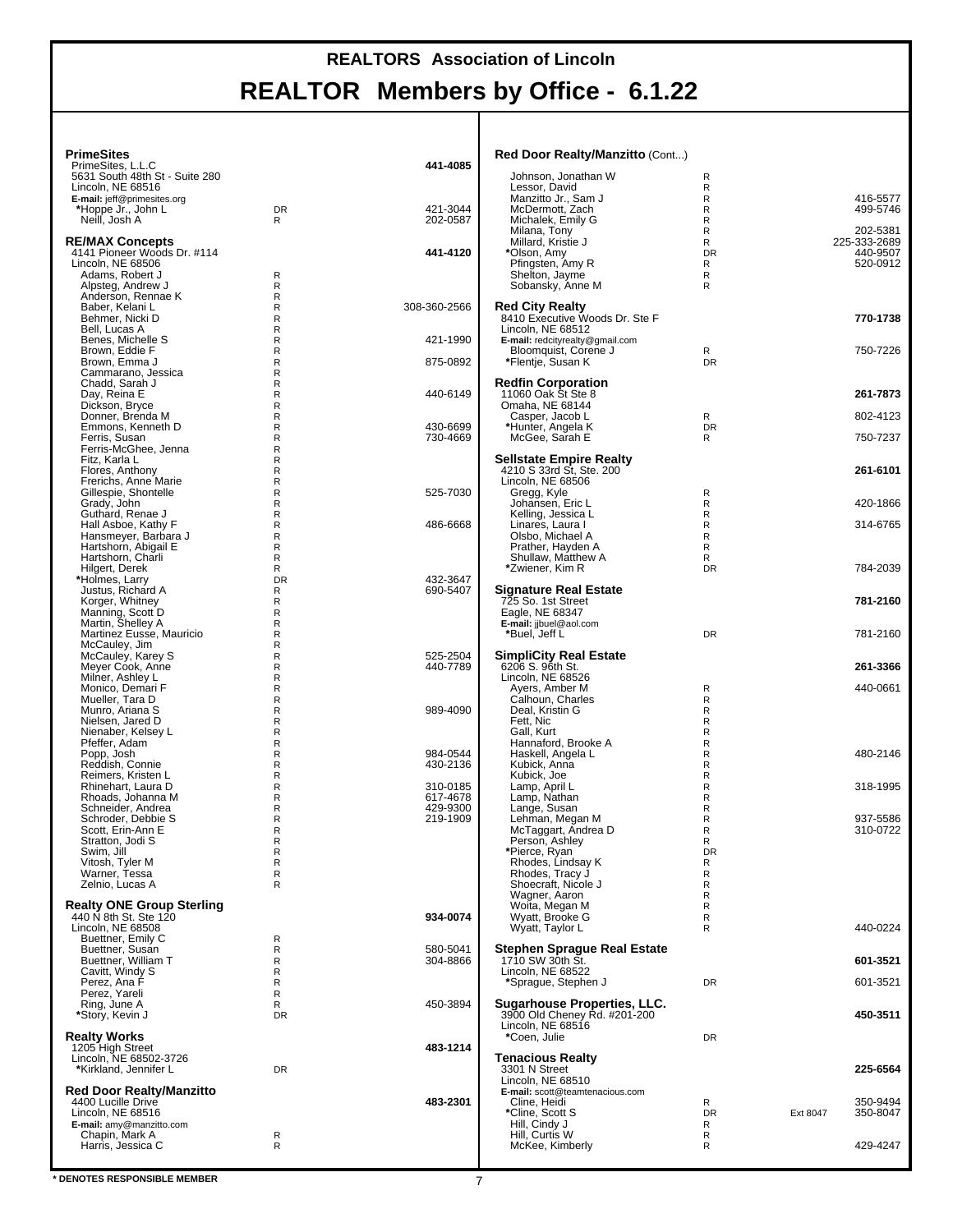#### **Tenacious Realty** (Cont...)

| Ray, Dana M<br>Scheele, Bethany E<br>Siebrandt, Emma J                                                                                                                            | R<br>R<br>R                               |          | 617-2513             |  |
|-----------------------------------------------------------------------------------------------------------------------------------------------------------------------------------|-------------------------------------------|----------|----------------------|--|
| The 1867 Collective<br>3900 Old Cheney Rd. Suite 201<br>Lincoln, NE 68516                                                                                                         |                                           |          | 413-2555             |  |
| Acevedo, Jonathan<br>Avers, Donna J<br>Borchardt, Brittney M<br>Brady, Scott I<br>Brestel, Brianne M<br>Contreras, Brandon P                                                      | R<br>R<br>R<br>R<br>R<br>R                |          | 525-4829             |  |
| Folkers, Bennett D<br>Ford, Charles R<br>Ford, Heather E<br>Greenwood, Gary<br>Helzer, Cody N<br>*Hulse, Brad                                                                     | R<br>R<br>R<br>R<br>R<br><b>DR</b>        |          | 430-3996             |  |
| Kazebeer, Katie S<br>Klassen, Micaela M<br>Kruger, Tami J<br>Lade, Renae A<br>Oxford, Noah H<br>Pearson, Kelly J<br>Peterson, Kiley N<br>Rentschler, Rachel<br>Stegemann, Tarah A | R<br>R<br>R<br>R<br>R<br>R<br>R<br>R<br>R |          | 440-3118             |  |
| Trautman Real Estate<br>700 Lakewood Drive<br>Lincoln, NE 68510<br>E-mail: TrautmanRealEstate@gmail.com<br>*Trautman, Gregg L                                                     | DR                                        |          | 580-7298             |  |
| <b>United Country First State RE</b><br>6740 Woodland Blvd, Ste B                                                                                                                 |                                           |          | 792-2820             |  |
| Hickman, NE 68372<br>Bruns, Aaron W<br>*Keetle, Amy                                                                                                                               | R<br><b>DR</b>                            |          | 440-7779             |  |
| Lane, Hayley N<br>Novak, Darryl<br>Novak, Troy D                                                                                                                                  | R<br>R<br>R                               |          | 641-7213             |  |
| <b>Valuation Consultants</b><br>1650 S. 70th St. #102<br>Lincoln, NE 68506-1569<br>*Hynek, Benjamin J                                                                             | AP                                        |          | 483-0187<br>730-6905 |  |
| Hynek, Bob J                                                                                                                                                                      | R                                         |          | 483-1106             |  |
| <b>Wakefield Management Services</b><br>2005 Southernlight Drive<br>Lincoln, NE 68512<br>E-mail: wakefield622@msn.com<br>*Wakefield, John L                                       | DR                                        |          | 525-3595<br>423-0884 |  |
| West Blue Realty                                                                                                                                                                  |                                           |          |                      |  |
| 1120 K Street, Ste 200<br>Lincoln, NE 68508                                                                                                                                       |                                           |          | 817-1605<br>366-0213 |  |
| Heine, Wade D<br>*Hoffschneider, Kelly<br>Kubert, Timothy J<br>Luebbe, Tom R<br>Osborne, Catherine E                                                                              | R<br><b>DR</b><br>R<br>R<br>R             |          |                      |  |
| Wick Appraisal<br>9410 Hollow Tree Drive<br>Lincoln, NE 68512-2132<br>E-mail: WickAppraisal@Alltel.net                                                                            |                                           |          | 489-3358             |  |
| *Wick, Ronald A<br>Wolf Professional Realty, PC.                                                                                                                                  | R                                         |          | 483-2519             |  |
| 8108 Upton Grey Lane<br>Lincoln, NE 68516                                                                                                                                         |                                           |          | 486-1234             |  |
| Wolf, Dick R<br>Wolf, Patricia E                                                                                                                                                  | R<br>R                                    |          | 430-7288             |  |
| *Wolf. Scott<br><b>Woods Bros Realty</b>                                                                                                                                          | <b>DR</b>                                 |          | 499-0925             |  |
| 7811 Pioneers Blvd Ste 200<br>Lincoln, NE 68506<br>Abdelfatah, Tasneem M                                                                                                          | R                                         |          | 434-3500             |  |
| Adams, Jim<br>Aleman Montoya, Josue D<br>Allen, Katie M                                                                                                                           | R<br>R<br>R                               | Ext 3800 | 430-9002             |  |
| An, Thuy T<br>Applegarth, Maria N                                                                                                                                                 | R<br>R<br>R                               |          | 325-8941             |  |
| Avitia, Sonia<br>Babahanov, Ruslan<br>Baker, Jill                                                                                                                                 | R<br>R                                    |          | 525-5754<br>432-3808 |  |

#### **Woods Bros Realty** (Cont...)

| Balkus, Lance P                              | R       | 770-8459             |
|----------------------------------------------|---------|----------------------|
| Barnhard, Janelle K                          | R       |                      |
| Beyer, Josh A                                | R       |                      |
| Blackmon, Romius D                           | R       |                      |
| Boeckner, Dave<br>Bohling, April             | R<br>R  | 890-1353             |
| Bomberger, Chelsea B                         | R       |                      |
| Bonta, Laura K                               | R       |                      |
| Bown, Jeff L                                 | R       |                      |
| Boyd, Doug R                                 | R       | 474-5534             |
| Branchaud, Bob<br>Brandl, Zach               | R<br>R  |                      |
| Broeker, Brenda A                            | R       | 429-9079             |
| Brouillette, Rachel J                        | R       |                      |
| Brown, Stephen                               | R       |                      |
| Bubak, Natalie R                             | R       |                      |
| Buck, Melissa R                              | R       |                      |
| Burklund, Kevin J<br>Buss, Holly             | R<br>R  | 488-3729             |
| Cappos, Jennifer E                           | R       |                      |
|                                              | R       | 937-3728             |
| Carney, Shelby L<br>Carter, Brad A           | R       | 486-1183             |
| Catalina, Daniel W                           | R       |                      |
| Collins, John Casey                          | DR      |                      |
| Corbett, Larry W<br>Debus, Jayne V           | R<br>R  |                      |
| Deck, Ann E                                  | R       | 432-0566             |
| Dennis, Nate                                 | R       |                      |
| Dukich, Valerie A                            | R       |                      |
| Duncan, Karen                                | R       | 483-6065             |
| Dupsky, Alysha F<br>Eggert, Virginia K       | R<br>R  |                      |
| Elwell, Brandon L                            | R       |                      |
| Epley, Jane                                  | R       | 875-3409             |
| Erickson, Kim                                | R       |                      |
| Erpelding, Taylor J                          | R       | 308-390-6202         |
| Fandrey, Ruth A<br>Flesner, Dennis E         | R<br>R  | 419-3036<br>430-7506 |
| Fletcher. Darlene M                          | R       | 432-2426             |
| Fries Chatelain, Amy L                       | R       |                      |
| Gewecke, Amy L                               | R       | 432-4445             |
| Gordon, Ashlee J                             | R       |                      |
| Graham, Mark<br>Hafner, Mary Beth B          | R<br>R  |                      |
| Harder, Sandra L                             | R       | 488-0212             |
| Hardesty, Matt W                             | R       |                      |
| Heldenbrand, Jessie                          | R       |                      |
| Hewitt, Anthony J                            | R       |                      |
| Hines, Carla B<br>Holt-Stanard, Kyle         | R<br>R  | 489-0252<br>488-0134 |
| Hybl, Patrick A                              | R       | 326-9788             |
| Janovy III, John                             | R       | 890-5381             |
| Jarvis, Trish L                              | R       |                      |
| Joeckel, Julie M                             | DR      |                      |
| Johnson, Lynda C<br>Kerkman, Anne E          | R<br>R  | 432-1080             |
| Kidney, Manette                              | R       | 450-8364             |
| Kirkbride, Louise A                          | R       | 488-1563             |
| Kohmetscher, Lois                            | R       | 984-4392             |
| Kroeker, Samuel R                            | R       |                      |
| Kuhlman, Linda                               | R       |                      |
| Lambie, Tameria L<br>Lesoing, Dean C         | DR<br>R | 488-8424<br>792-2195 |
| Luna, Roxana                                 | R       |                      |
| Mara, Joe                                    | R       | 435-5343             |
| Marsh, Beverly                               | R       | 421-6921             |
| Marsh, Christopher M                         | R       |                      |
| Marsh, Dory M<br>Martinez, Rosa              | R<br>R  | 421-6921<br>802-8827 |
| Mau, Dede A                                  | R       |                      |
| McCoy, Joanne L                              | R       | 613-0613             |
| McDowell, Judy                               | R       | 890-6871             |
| McEwen, Jessica R                            | R       |                      |
| McEwen, Zulaika R                            | R       |                      |
| Mehrhoff, Dennis R<br>Mettenbrink, William L | R<br>R  | 440-8585             |
| Meyers, Steven D                             | R       |                      |
| Mills, Aaron C                               | R       |                      |
| Montes de Oca, Ageda                         | R       |                      |
| Mosser, Amy M                                | R       |                      |
| Mueller, Angela J                            | R<br>R  | 420-1871             |
| Nanos, John M<br>Niederklein, Anthony W      | R       | 705-7298             |
| Nitz, Kelby                                  | R       |                      |
| Nitz, Shelly J                               | R       |                      |
| Nordhues, Angela A                           | R       | 890-6215             |
| Noyd, Neeli                                  | R       |                      |
|                                              |         |                      |
| O'Leary, Fran                                | R<br>R  | 421-1046             |
| Obrist, Kent B<br>Oliver, Pamela             | R       | 405-5546             |
|                                              |         |                      |